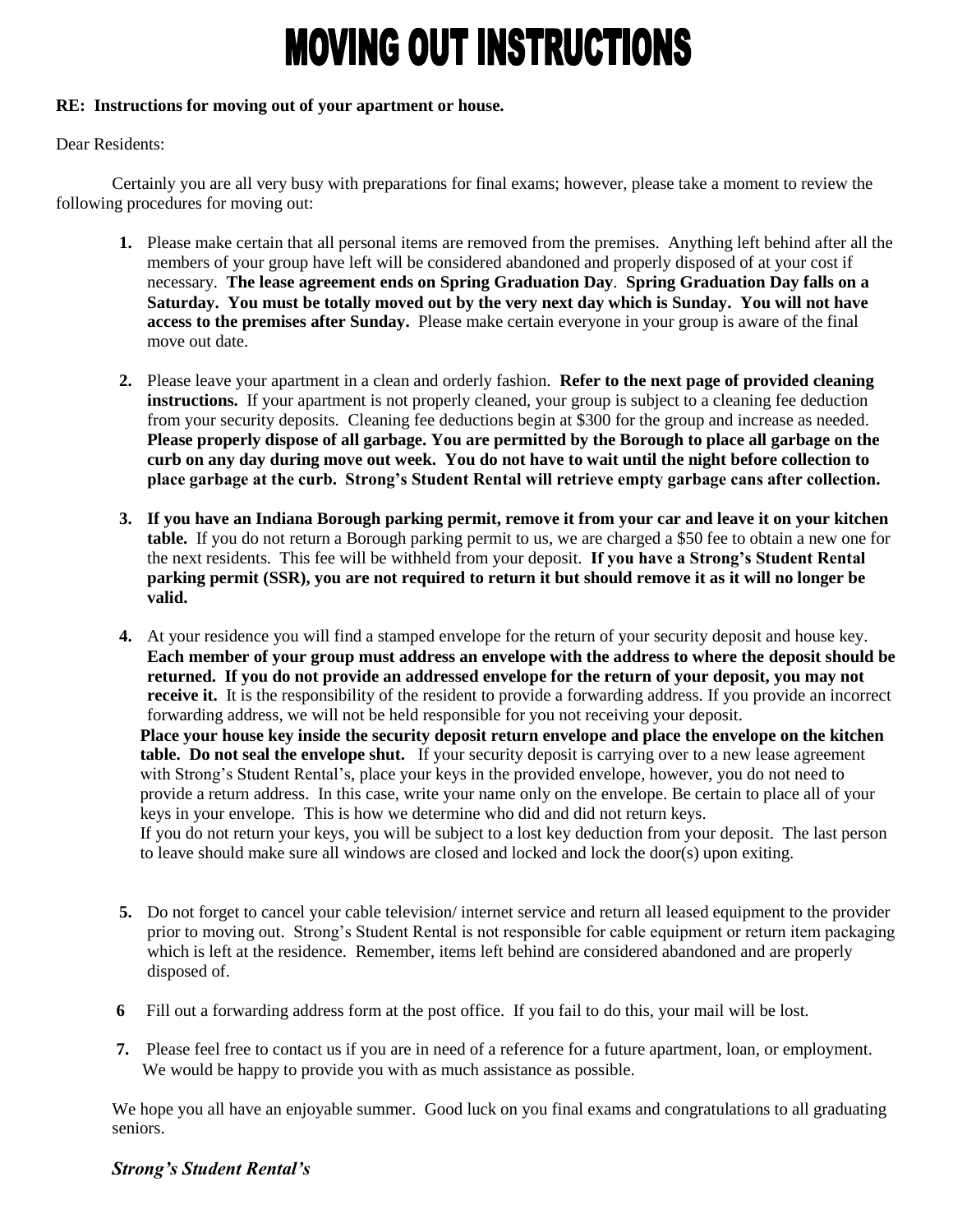# **Final Cleaning Instructions**

In order to in sure that you receive the maximum amount of security deposit return, the following cleaning procedures must be completed. Upon completion of all cleaning, each resident must sign and date this form and leave it on the kitchen table.

### **General Cleaning**

- **1.** Remove any and all tape as well as any glue left from tape.
- **2.** Remove all nails but do not fill in nail holes. We use a certain type of filler.
- **3.** Remove any and all types of stickers completely as well as any glue residue.
- **4.** Make certain that all drawers (desks and dressers) are empty of all items and clean.
- **5.** Dust all woodwork with a furniture polish.
- **6.** Vacuum underneath all furniture and beds as well as open areas.
- **7.** Clean underneath all cushions with a vacuum and then place them back on the furniture.
- **8.** Remove mattress / box springs and dust and wipe all head and foot boards and bed rails with a damp cloth and or furniture polish. Place mattress/box springs back on the frame.
- **9.** In any house or apartment where smokers live, the walls and ceiling must be washed with a proper cleaning solution and a damp cloth. Take care not to streak the walls.
- **10.** Move all furniture and vacuum carpet edges.
- **11.** Clean all closets and closet shelves. Vacuum and wipe with a damp cloth.
- **12.** Clean mirrors, inside of windows, and window sills.
- **13.** Remove all items belonging to you from all areas of the house both inside and out. If you leave items behind, they are considered abandoned and you may be charged for removal.
- **14.** Do not shampoo or steam clean carpets. We will perform this service as part of our regular maintenance.
- **15.** Do not touch up any paint.
- **16.** Be certain to properly dispose of all garbage.

#### **Cleaning Bathrooms and Kitchens**

- **1.** Thoroughly clean oven and refrigerator inside and out. Do not use any sharp objects to remove burned on food or ice.
- **2.** Scrub bathroom fixtures and tub walls using a "scrub free" type cleaner and a non-abrasive pad.
- **3.** Clean all chrome on kitchen sink and bathroom faucets.
- **4.** Clean all kitchen and bathroom cabinets inside and out and wipe with a damp cloth.
- **5.** Mop all vinyl or tile flooring. Please use a Swiffer cleaner or similar product on laminate flooring.

#### **General Notes**

- **1.** Please follow all previously mentioned instructions regarding your security deposit envelope and house key. Failure to return a key will result in a charge for changing the lock and purchase of new keys.
- **2.** Apartments will not be inspected until all residents have moved out.
- **3. The last person leaving is not responsible for the final clean up. Please work together on the final cleaning.**
- **4.** Any damages not claimed by a specific resident(s) will be deducted equally.
- **5.** All residents must sign and date this form and leave it on the kitchen table along with the addressed security deposit envelopes containing each resident's keys.